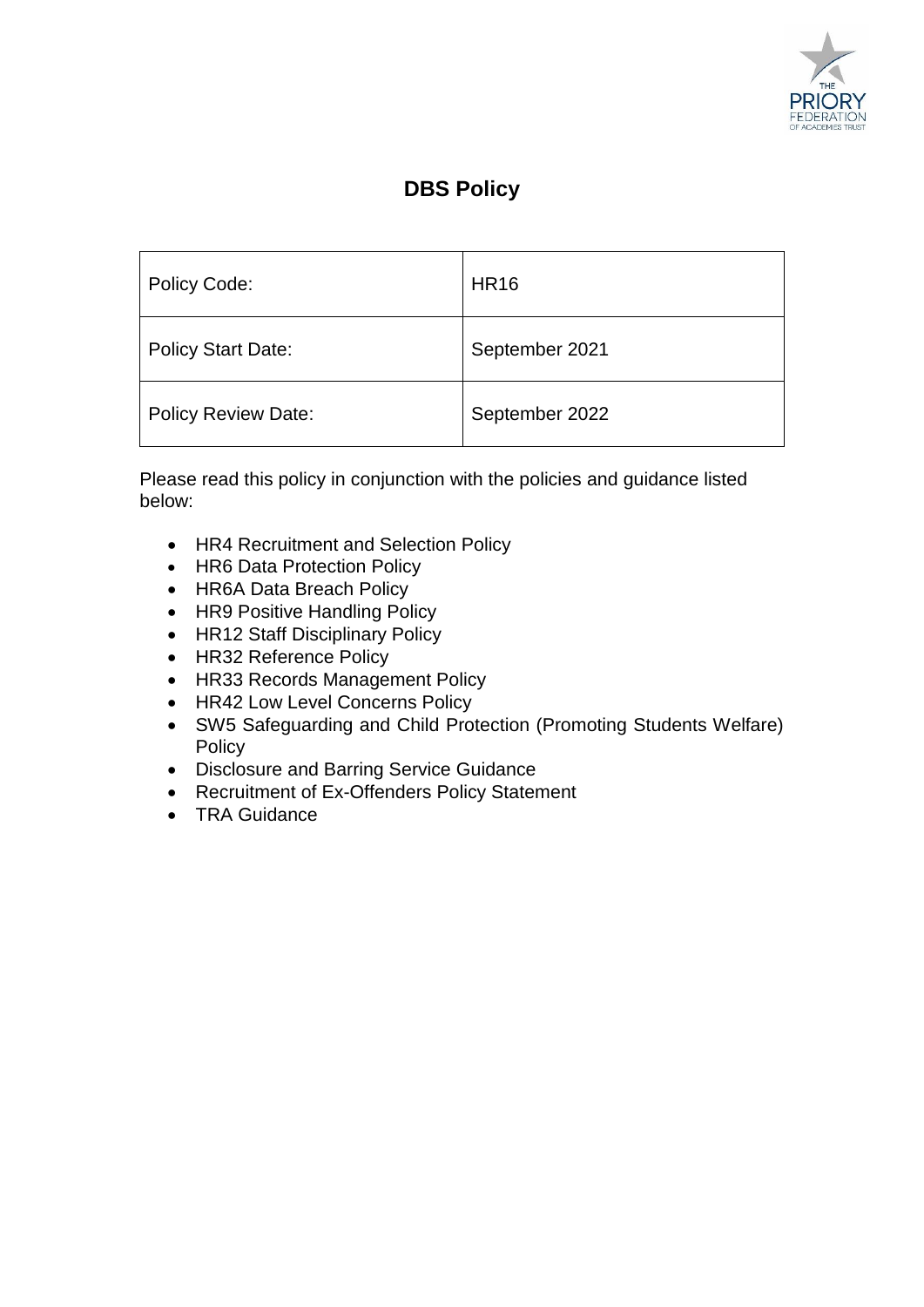

#### **1. Policy Statement**

- 1.1 The Disclosure and Barring Service (DBS), launched on 1<sup>st</sup> December 2012, merged the services previously provided by the Criminal Records Bureau (CRB) and the Independent Safeguarding Authority (ISA).
- 1.2 It is vital that the Trust creates a culture of safe recruitment and, as part of that, adopts recruitment procedures that help deter, reject or identify people who might abuse children. In determining the suitability of prospective staff, the Trust will carry out a range of recruitment checks, including a criminal records check (Disclosure and Barring Service (DBS) check). Please see HR4 Recruitment and Selection Policy for further information on recruitment checks.
- 1.3 In addition to carrying out checks on prospective staff, the Trust will also seek to prevent unsuitable persons entering Trust premises. The Trust will carry out checks (or seek assurances where appropriate) on individuals coming onto site to work with children and young people (the level of check will depend upon the nature and frequency of the work being undertaken).
- 1.4 References to the Trust or Academy within this policy specifically include all primary, secondary and special academies within the Trust, as well as the Early Years setting at the Priory Witham Academy, Priory Training and Lincolnshire SCITT.
- 1.5 The safeguarding of children and young people is paramount, and the Trust is fully committed to the rigorous implementation of the DBS requirements. The Trust pays full regard to the DfE guidance *Keeping children safe in education 2020,* as well as the DBS guidance on DBS Checks and the document *Regulated activity with children in England.*
- 1.6 The Trust is committed to leading a mentally healthy organisation, which includes a commitment to and promotion of emotional wellbeing and mental health. Therefore, all Trust policies and procedures ensure this commitment is incorporated in order to support all staff and students. Members of staff are encouraged to speak to their line managers, and students are encouraged to speak to any member of staff, if they feel any part of this policy would affect their emotional wellbeing and mental health. Any such comments should be passed to the Trust's HR department [\(FederationHR@prioryacademies.co.uk\)](mailto:FederationHR@prioryacademies.co.uk) for appropriate consideration at the next available point in the policy review cycle.

#### **2. Responsibility and Implementation**

2.1 The Pay, Performance and HR Committee has overall responsibility for the effective operation of this policy and for ensuring compliance with the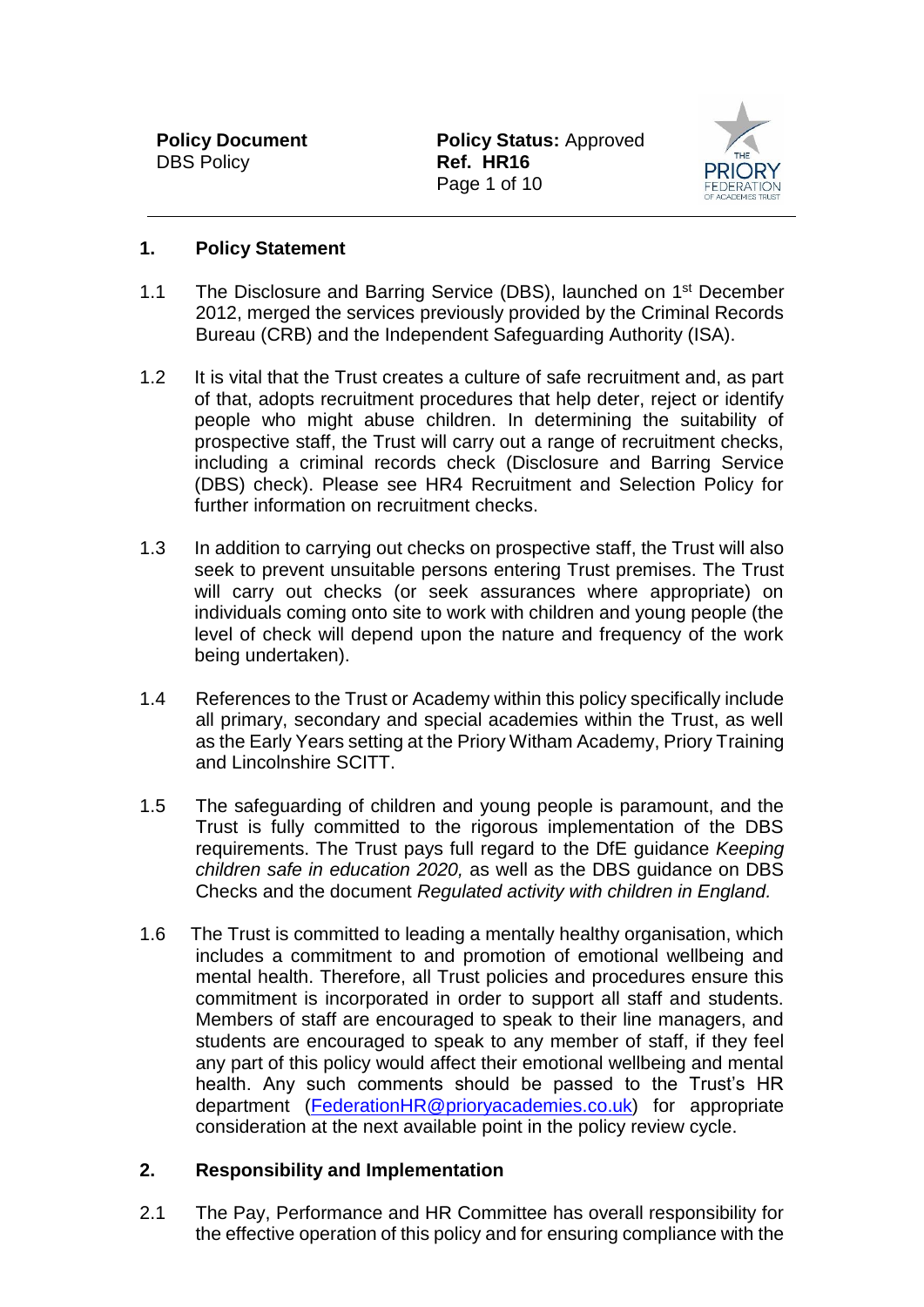

relevant statutory framework. The Pay, Performance and HR Committee delegates day-to-day responsibility for operating the policy and ensuring its implementation, review and maintenance to the Human Resources Director.

2.2 Leaders and managers have a specific responsibility to ensure the fair application of this policy. All members of staff are responsible for ensuring its success.

#### **3. Aims**

- 3.1 To ensure a DBS process within the Trust that is compliant with statutory safeguarding regulations.
- 3.2 To ensure that all eligible individuals have the correct DBS checks.

#### **4. Obtaining a Disclosure**

- 4.1 The Trust will require all individuals who join the Trust to undergo a DBS check where the Trust is the DBS agent (as a DBS Umbrella Body Company).
- 4.2 For new Academies joining the Trust, all staff must be enhanced DBS checked within the first two years following the transfer date. Priority will be given to those staff whose DBS clearance date exceeds five years. Governors and volunteers are also required to have a new DBS check at the relevant level within the first two years following the transfer date.
- 4.3 The Trust will determine an individual's eligibility for a DBS check (adhering to the DBS' guidance) and issue an application form.
- 4.4 When completing a DBS application form, the applicant must confirm they have read and understood the DBS privacy notice. The declaration to confirm that they have read this will be kept on file at the relevant site. A new declaration will need to be completed upon renewal of their DBS every 5 years.

#### 4.4.1 Staff

a) Staff are be eligible for, and will be subject to, an enhanced check with Children's barred list check, due to the work being regulated activity. The DBS check should be in place prior to a member of staff commencing work with the Trust. If the appropriate person within the Trust has not seen the DBS certificate prior to a member of staff's start date, please see section 5.1.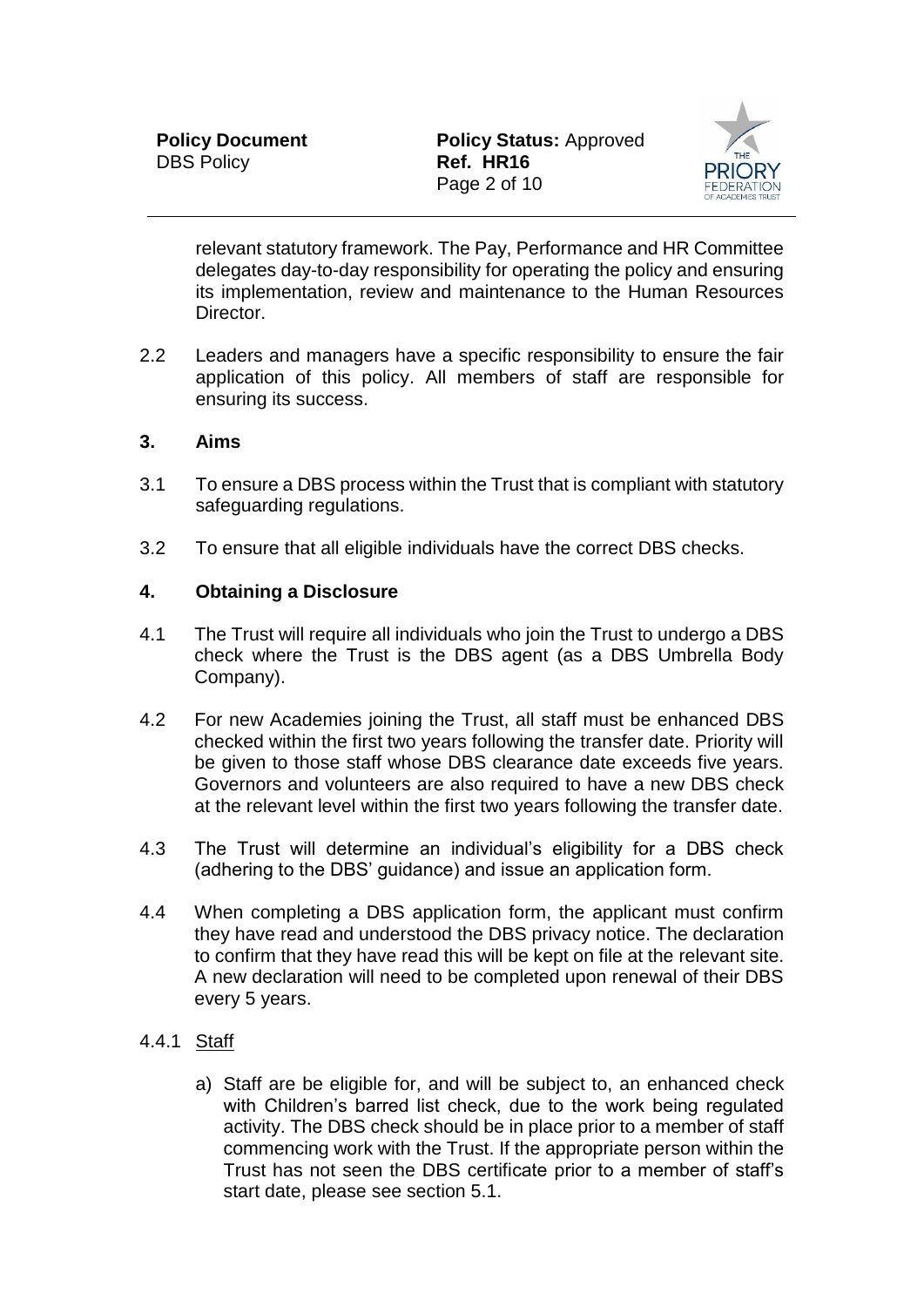

- b) Details of a member of staff's DBS check will be recorded on the relevant setting's Single Central Record (SCR).
- c) A DBS checklist, detailing the application process, will be kept in the member of staff's personnel file.

### 4.4.2 Volunteers

- a) The DBS definition of a volunteers is: *"A person engaged in an activity which involves spending time, unpaid (except for travel and other approved out-of-pocket expenses), doing something which aims to benefit some third party and not a close relative.*"
- b) The Trust will complete a risk assessment for each volunteer to determine the type of DBS check they are eligible for.
- c) Under no circumstances must a volunteer in respect of whom no checks have been made be left unsupervised or allowed to work in regulated activity.
- d) Details of a volunteer's DBS check will be recorded on the relevant setting's Single Central Record (SCR).
- e) A DBS checklist, detailing the application process, will be kept in the volunteer's personnel file.

#### 4.4.3 Governors and Trustees

- a) All Governors and Trustees are eligible for, and will be subject to, an enhanced DBS check.
- b) A governor or Trustee will only be subject to a Children's Barred List Check if, in addition to their normal governance activity, they also engage in regulated activity, e.g. they accompany an overnight visit.
- c) The Chair of Trustees DBS Application Form is required to be signed by the secretary of state. The Trust's Human Resources team will process this.
- d) Details of a governor or Trustee's DBS check will be recorded on the relevant setting's Single Central Record (SCR).
- e) A DBS checklist, detailing the application process, will be kept in the governor's/Trustee's file.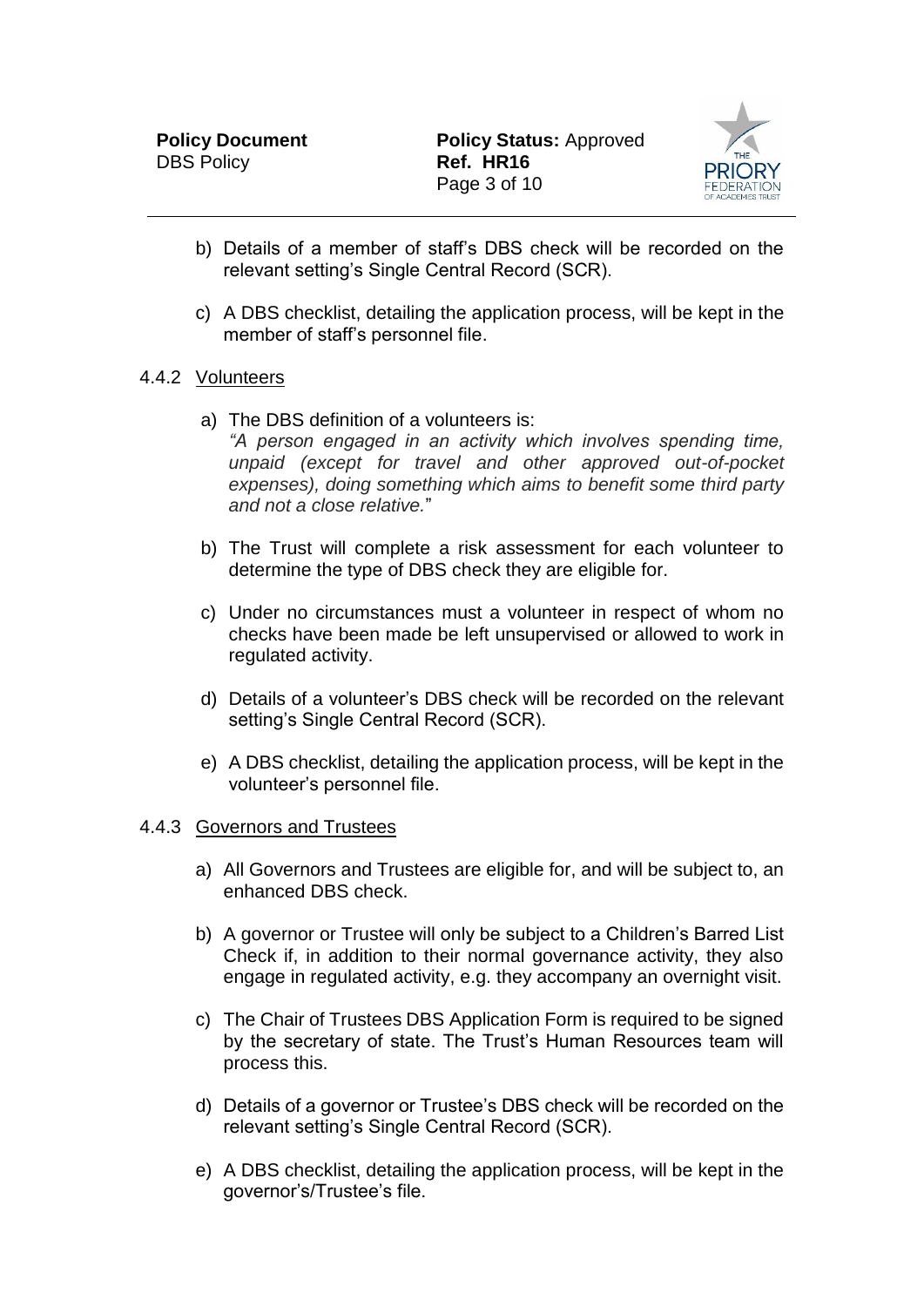

#### 4.4.4 Supply/Agency Staff

- a) Any setting which utilises agency staff must obtain written notification from any agency, or third party organisation they use that the organisation has carried out the checks (in respect of the enhanced DBS certificate, written notification that confirms the certificate has been obtained by either the employment business or another such business), on an individual who will be working at the setting that the Trust would otherwise perform.
- b) Written notification must be received prior to the agency staff commencing work with the Trust.
- c) Details of the agency staff's DBS check will be recorded on the relevant setting's Single Central Record (SCR).

#### 4.4.5 Contractors

- a) The Trust will seek assurances that any contractor, or any employee of the contractor, who is to work on any of the Trust sites has been subject to the appropriate level of DBS check and the necessary recruitment checks.
- b) The Trust recognises that there will be different types of contractors working on its sites and as such different levels of DBS clearance will be required. Contractors engaging in regulated activity will require an enhanced DBS (with barred list information). For those contractors who will come into contact with children but whose primary work is something else (and as such their work is not regulated activity), an enhanced DBS (not including barred list information) will be required. An enhanced DBS (not including barred list information) will also be required for those contractors who will come into contact with children, but whose work is not regulated. Please see table below for clarification.
- c) In considering whether the contractor is regular, it is irrelevant whether the contractor works on a single site or across a number of the Trust sites.
- d) An SCR is held at Trust headquarters to record these verifications for regular contractors.
- e) In determining whether or not an activity is regulated, the Trust adheres to the DfE's guidance *Regulated activity in relation to children: scope.*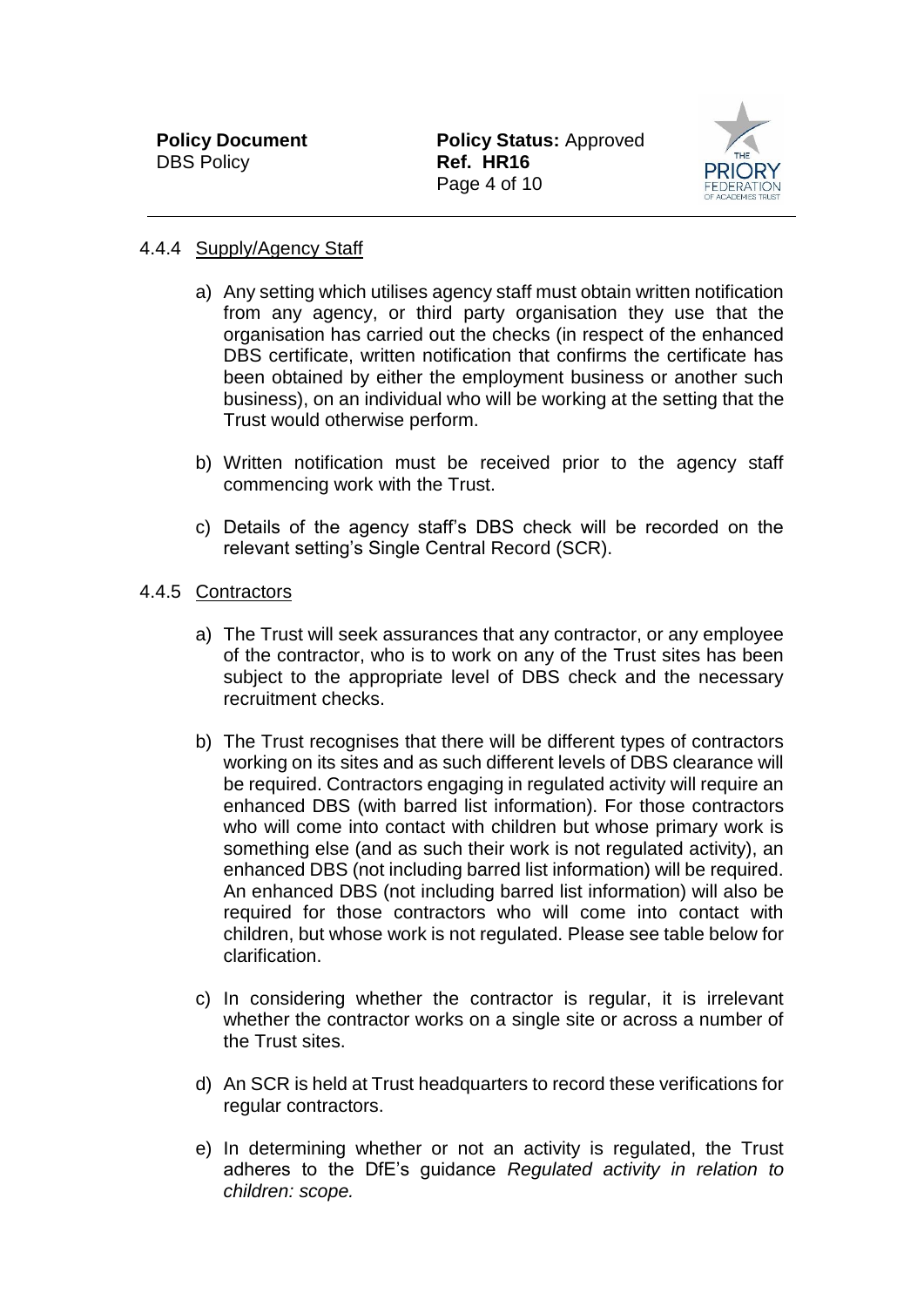

- f) The Trust is an approved DBS agent and is able to apply for enhanced DBS clearance (with barred list information) on behalf of self-employed contractors and suppliers, for which it may make a charge.
- g) Under no circumstances must a contractor in respect of whom no checks have been made be left unsupervised or allowed to work in regulated activity.

| <b>Type of contractor</b>                                                                                                                            | <b>Example</b>                                                                              | <b>Required DBS</b>                                                                                                                                                  |
|------------------------------------------------------------------------------------------------------------------------------------------------------|---------------------------------------------------------------------------------------------|----------------------------------------------------------------------------------------------------------------------------------------------------------------------|
| Contractors engaging in<br>regulated activity                                                                                                        | Self-employed leader<br>running an after-<br>school club<br>Counsellor<br>Some site workers | Enhanced DBS with<br><b>Barred List Check</b>                                                                                                                        |
| Contractors whose work<br>provides them with an<br>opportunity for regular<br>contact with children but<br>whose work is primarily<br>something else | <b>Builders</b><br><b>Plumbers</b><br>Landscapers                                           | Enhanced DBS (no<br><b>Barred List Check)</b>                                                                                                                        |
| Contractors who we know<br>will have contact with<br>children but whose work is<br>not regulated                                                     | Educational<br>Psychologists<br>Consultants<br>Inspectors                                   | Enhanced DBS (no<br><b>Barred List Check)</b>                                                                                                                        |
| Contractors who do not<br>have unsupervised contact<br>with children                                                                                 | <b>Builders</b><br>Service people                                                           | <b>Enhanced DBS is</b><br>preferred. If the<br>contractor does not<br>have a DBS then<br>they must be<br>supervised or work<br>in an area separate<br>from children. |

# **5 Individuals commencing work without a DBS check**

5.1 In the event that a member of staff, volunteer, governor or Trustee starts work prior to their DBS certificate being seen by the Trust, the setting's DSL (or appropriate nominated individual) will complete an Early Employment Risk Assessment (EERA) and Supervision Plan with the individual. This should be reviewed every 2 weeks until the DBS certificate is seen by the Trust.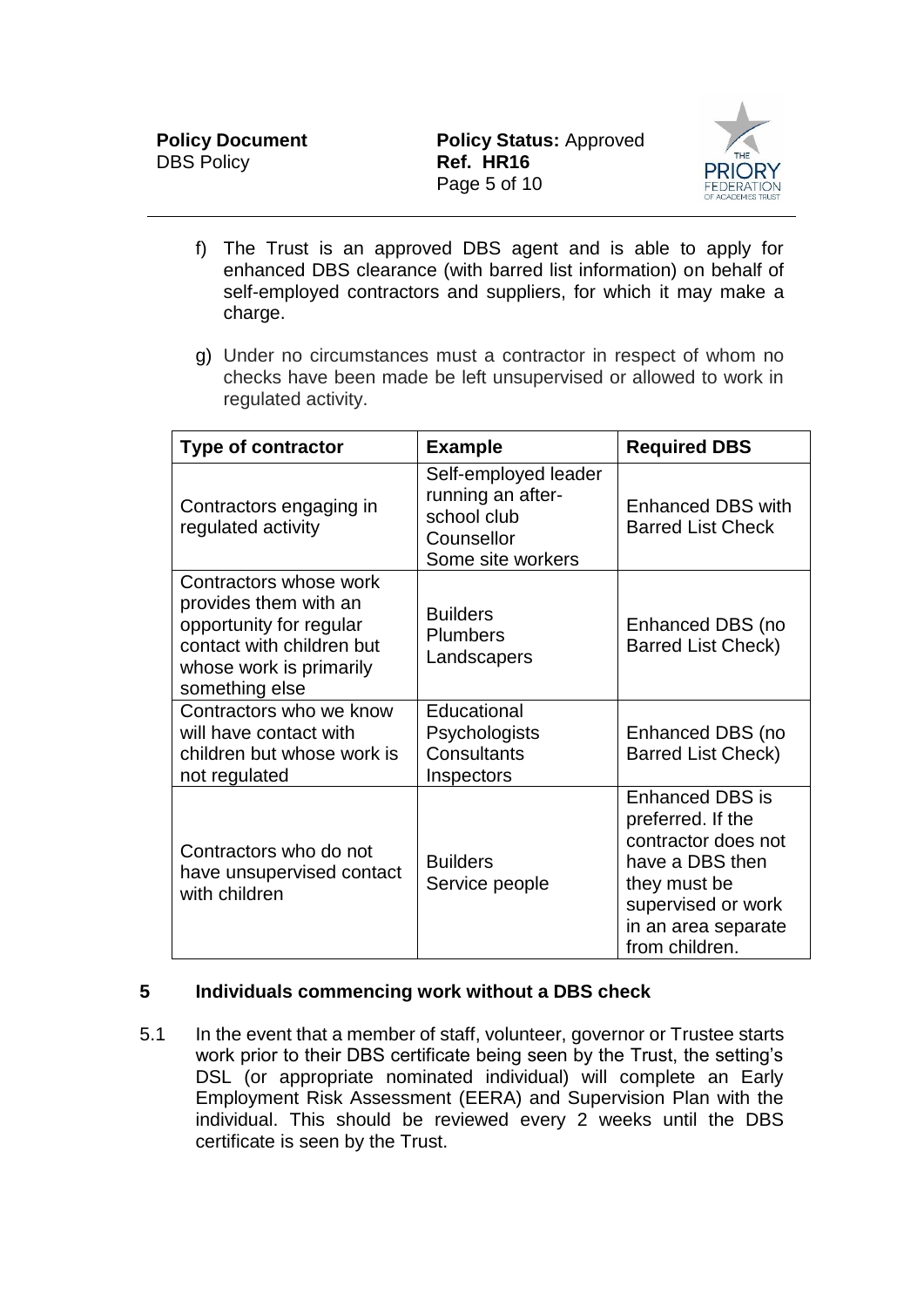**Policy Document Policy Status: Approved** Page 6 of 10



#### **6. Trust policy on DBS renewal**

- 6.1 The Trust will renew DBS checks for its staff, Trustees, governors, and volunteers every 5 years.
- 6.2 The Trust reserves the right to undertake a DBS check on an individual at any time whilst they are employed by/working for the Trust.
- 6.3 Where the Trust works with Contractors and Suppliers, the Trust will request that their DBS checks are renewed every 5 years.

#### **7. DBS Certificates Provided by the Individual**

- 7.1 A DBS certificate is sent to the home address of the person to whom the disclosure is about. The Trust, as the DBS agent, will ask to see the DBS certificate in order to review its contents. The DBS certificate number and the date of issue will be recorded on the relevant setting's SCR and the member of staff's personnel file. If the DBS certificate is clear, this will be recorded on the DBS checklist and in the event that relevant information is recorded on the DBS certificate, then this will also be recorded on the DBS checklist.
- 7.2 Under normal circumstances, the DBS certificate does not need to be copied by the Trust. However, in the event that a copy is needed, the Trust will seek the consent of the owner of the certificate. The copy will only be retained for as long as is necessary, but should not be kept for any longer than 6 months. If it is necessary for the Trust to keep the copy beyond 6 months, the owner of the certificate will be informed and notified of the reason why. The copy will be confidentially disposed of when it is no longer needed.
- 7.3 Information disclosed as part of a DBS check will be treated as confidential. It is an offence for information in a disclosure to be passed to anyone who does not need it in the course of their duties.

#### **8. People Not Requiring an Enhanced Disclosure**

- 8.1 Examples of people who do not require a disclosure include:
	- a) visitors who have business with Trust staff or who only have brief contact with children;
	- b) visitors, including building and other contractors; who come on site only to work in an area where no children are present; or if in an area where children are present, the visitor is accompanied by an appropriate Trust employee;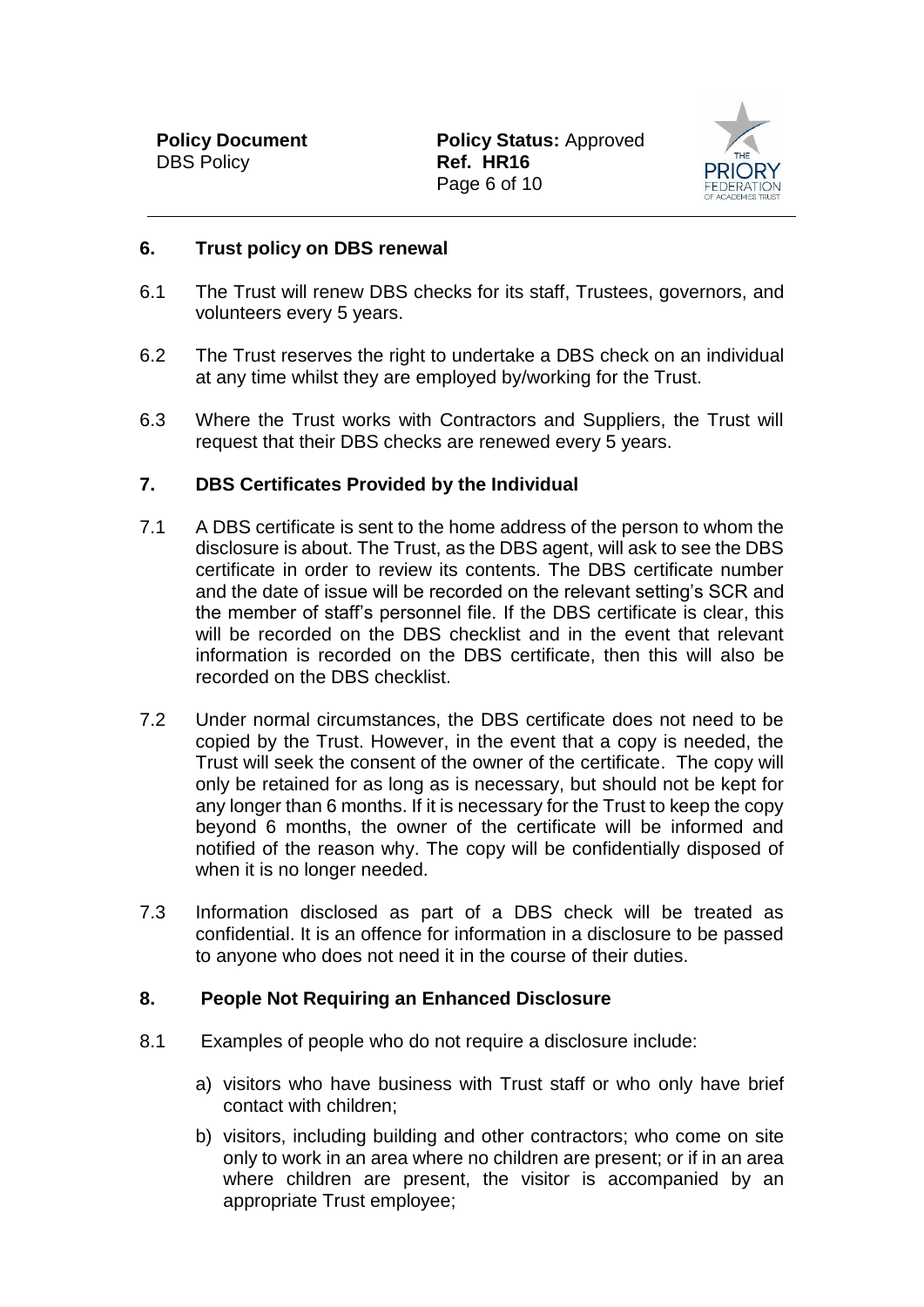

- c) secondary school students (under 16) on work experience in their schools or nursery classes. The Academy placing the student will ensure that they are suitable for the placement. The host Academy is responsible for their supervision. Such students must not be left unsupervised with children. Please be aware that students aged 16 or over and who are engaging in regulated activity will require an enhanced disclosure with Barred List Check;
- d) people who are on site before or after teaching hours when children are not present, e.g. local groups who hire premises for community or leisure activities. (Note: if children or vulnerable adults are participating in the activity during the hire period, whether members of the academy or not, then a DBS check will be required).

# **9. When a Conviction or Caution is Revealed**

9.1 When a conviction or caution is revealed, the Human Resources Director will review this in line with the Rehabilitation of Offenders Act 1974 (Exceptions) Order 1975 (2013 and 2020) and if the conviction is relevant to the role the individual is applying for, the Human Resources Director will speak to the Academy Headteacher/Head of Setting in confidence and offer advice on how to proceed. Following these discussions, the Human Resources Director will write a confidential letter to the employee concerned, a copy of which will be put on their personnel file with any notes, including the action taken. This will state whether any further action will be taken or not.

# **10. Children's Barred List (previously List 99) Checks**

- 10.1 A barred list check is a service provided by an external agency to check whether the applicant has been barred from working with children. It can be requested as part of an enhanced DBS application.
- 10.2 This check can be carried out separately when an employee/volunteer is starting their role at an Academy within a time period which is too short for a DBS check to be processed and returned.
- 10.3 Where the barred list check is carried out separately, an enhanced DBS check must also be completed, even if the barred list check is returned as clear and the member of staff must not work unsupervised with children until their DBS check has been returned and the Trust is satisfied with the outcome of the check. An Early Employment Risk Assessment (EERA) and Supervision Plan will be carried out in this situation. (See 5.2 for more information).
- 10.4 If a barred list check is returned showing that there is a risk, the Human Resources Director will follow national guidance from the DBS service.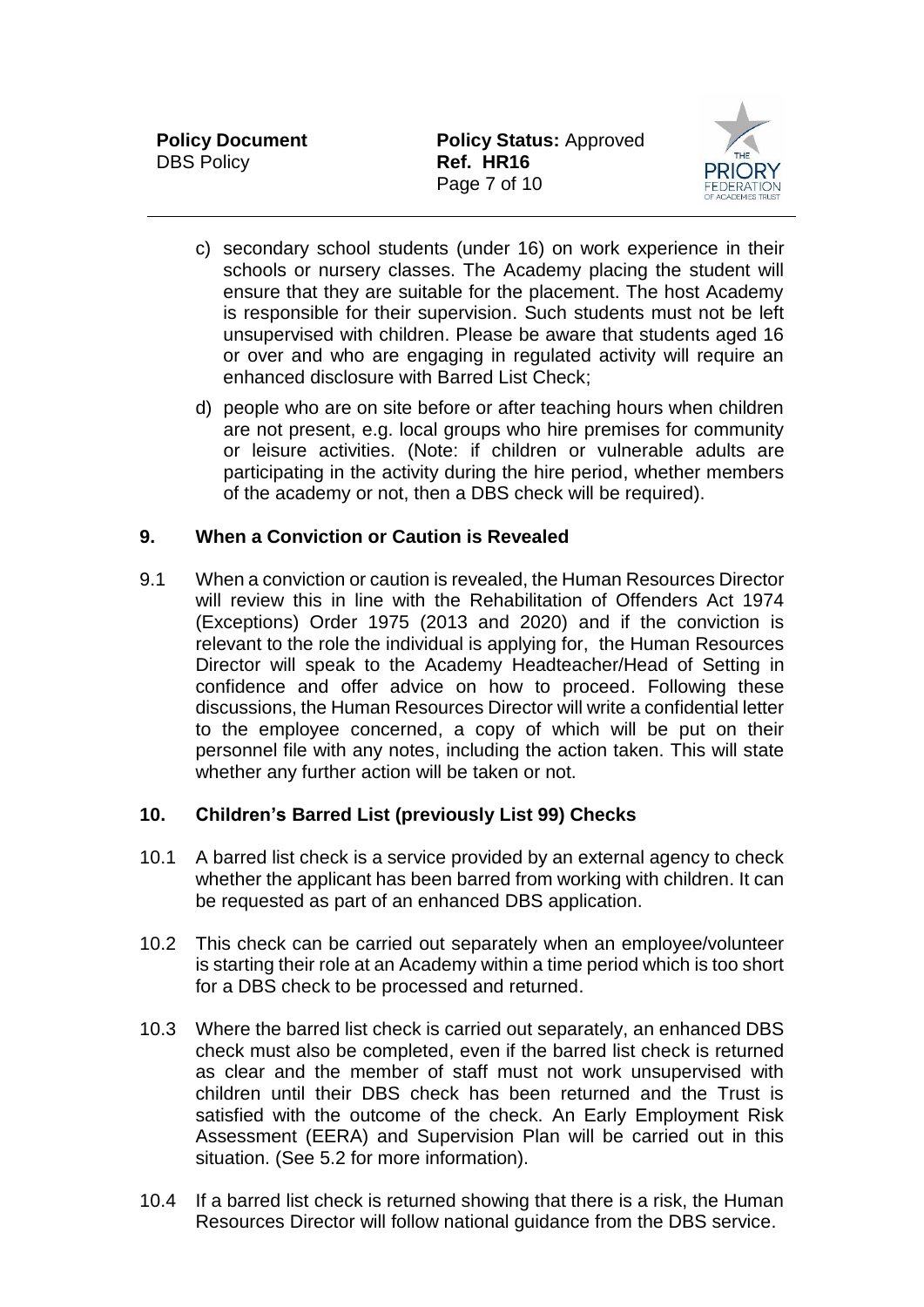

10.5 The barred list check must be returned before the individual starts work.

#### **11. Counter-signatures for the Trust**

11.1 The Human Resources Director and the Clerk to the Trust are the lead signatories for all DBS applications for the Trust. Applications must be signed by one of the lead signatories before they are sent to the DBS for processing.

#### **12. Duty to Refer (Refer to Secretary of State 121 (KCSIE))**

- 12.1 A referral to the DBS should be made when an employee or volunteer has harmed or poses a risk of harm to a child.
- 12.2 Employers and volunteer managers of people working in 'regulated activity' in England, Wales and Northern Ireland are called 'regulated activity providers', and the legal duty to refer applies to them.
- 12.3 When making a referral, the Human Resources Director must complete and sign a referral form and include any information that has been requested on the form, and is held by the Trust, then post/send this to the DBS.
- 12.4 Referrals must be made to the DBS when two conditions have been met. These conditions are:
	- Condition 1 The Trust withdrew permission for a person to work in regulated activity with children and/or vulnerable adults either through dismissal or by moving the person to another area that is not regulated activity.\*
	- Condition 2 The Trust **thinks** the person has carried out one of the following:
		- o Been cautioned or convicted of a relevant (automatic barring either with or without the right to make representations) offence; or
		- o Engaged in relevant conduct in relation to children and/or adults (i.e. an action or inaction (neglect) that has harmed a child or vulnerable adult or put them at risk or harm); or
		- o Satisfied the Harm Test in relation to children or vulnerable adults. (i.e. there has been no relevant conduct (i.e. no action or inaction) but a risk of harm to a child still exists).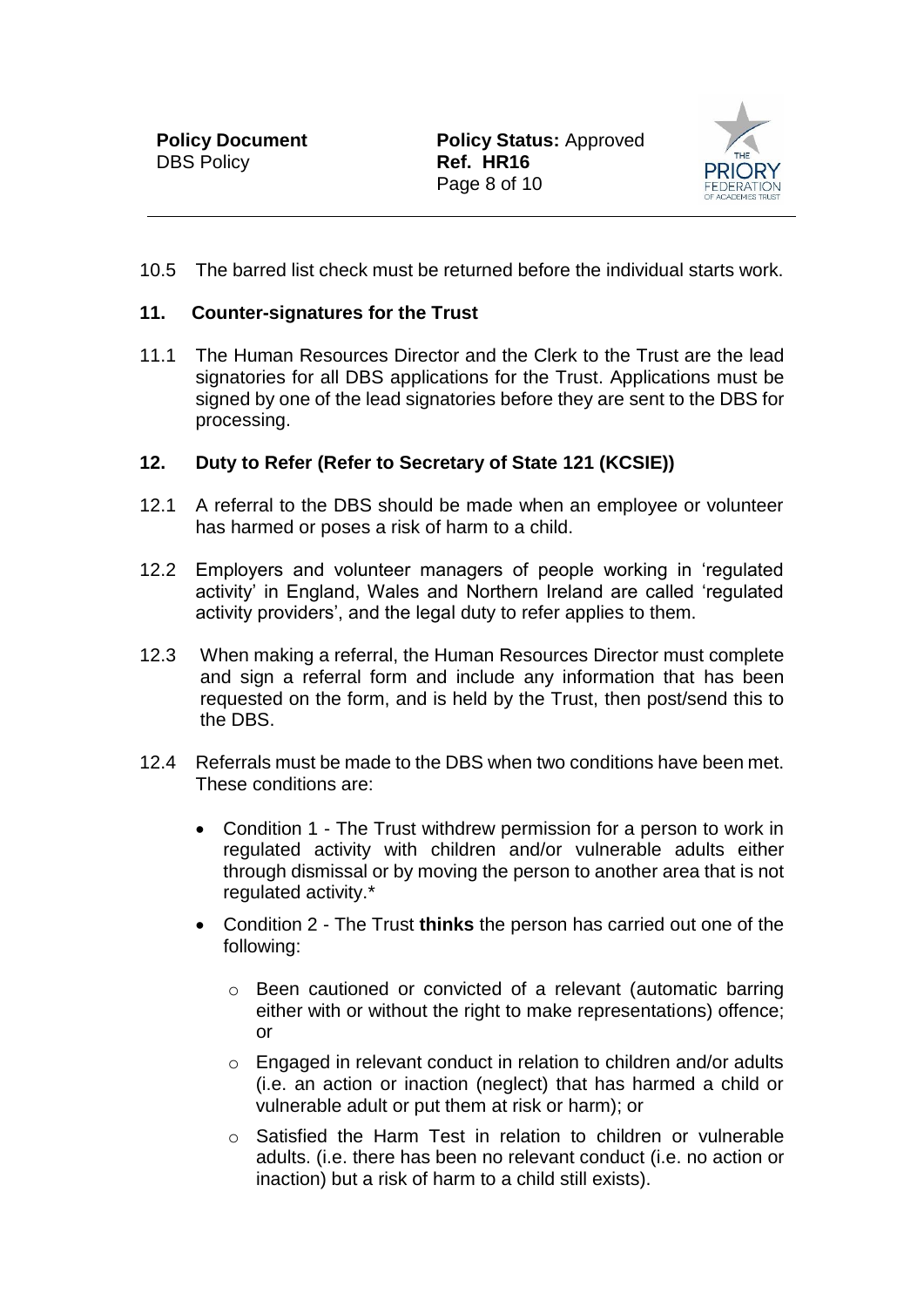

\*Condition 1 includes situations where an employer/volunteer manager would or may have dismissed the person or moved them to other duties, if the person had not resigned, retired or otherwise left their work.

# **13. Disclosure of Information**

13.1 All staff shall immediately inform the Trust if they are the subject of a criminal investigation and / or convicted of a criminal offence (including motoring offences) at any stage during their employment. A failure to inform the Trust may result in disciplinary action.

#### **14. Data Protection**

14.1 The Trust will ensure that sensitive personal information is held securely, and only seen by those entitled to see it in the course of their duties. All personal information will only be stored for as long as necessary, and then confidentially destroyed. For further information see HR6 Data Protection Policy and HR33 Records Management Policy.

#### **15. Policy Changes**

15.1 This policy may only be amended or withdrawn by The Priory Federation of Academies Trust.